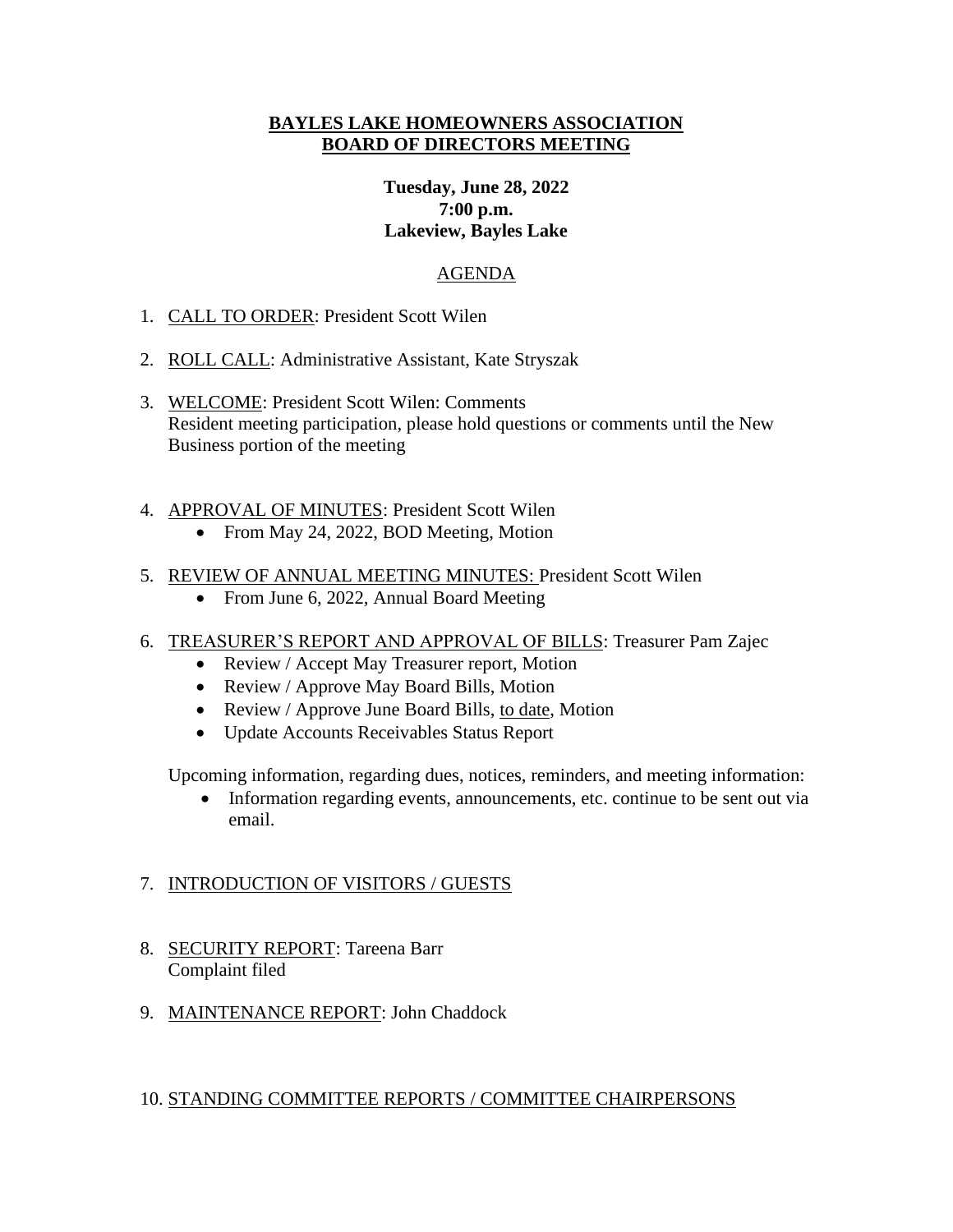- 11. Finance Committee: Jerry Bauman
	- Update on east well house / drinking water storage tank project financing
- 12. Lakes and Parks Committee: Tom Parker
	- Update on fish vendor / delivery dates
	- Update tree removal/grinding
	- Update plans for improving the spillway appearance
	- Update plans on Pickle Ball Court Project
- 13. Roads and Drainage Committee: Paul Zajec
	- Update on asphalting replacement plans
- 14. Rules and Regulations Committee: Valerie Wright Discussion regarding Fishing and Boating rules (follow up from Annual Meeting questions)
- 15. Water and Sewer Committee: Dave Harlow
	- Well house issues
	- Update on east well house / drinking water storage tank project-meeting with Fehr Graham
	- New bid
- 16. Building Permits Committee / Building Inspector Report: Eric Lee / Ray Soltysiak
	- Update / status of home being built at 260 Ocala Court
	- Update/ status of home being built at 506 Sunrise Drive
	- Update/Status of landscaping at 704 Bayshore Terrace
	- Update/Status of 611 Skyline Dr. cement patio approx. 16x25 with an 8ft round bump out.
	- Update/Status of 484 Rulison 2 shoreline walkways

# 17. OLD BUSINESS:

- Storage cleanout and fees / Contract draft /Karen Mach
- Kate Stryszak as replacement for Pam Zajec. Combining Administrative Asst. position and Treasurer position into the one title as Treasurer